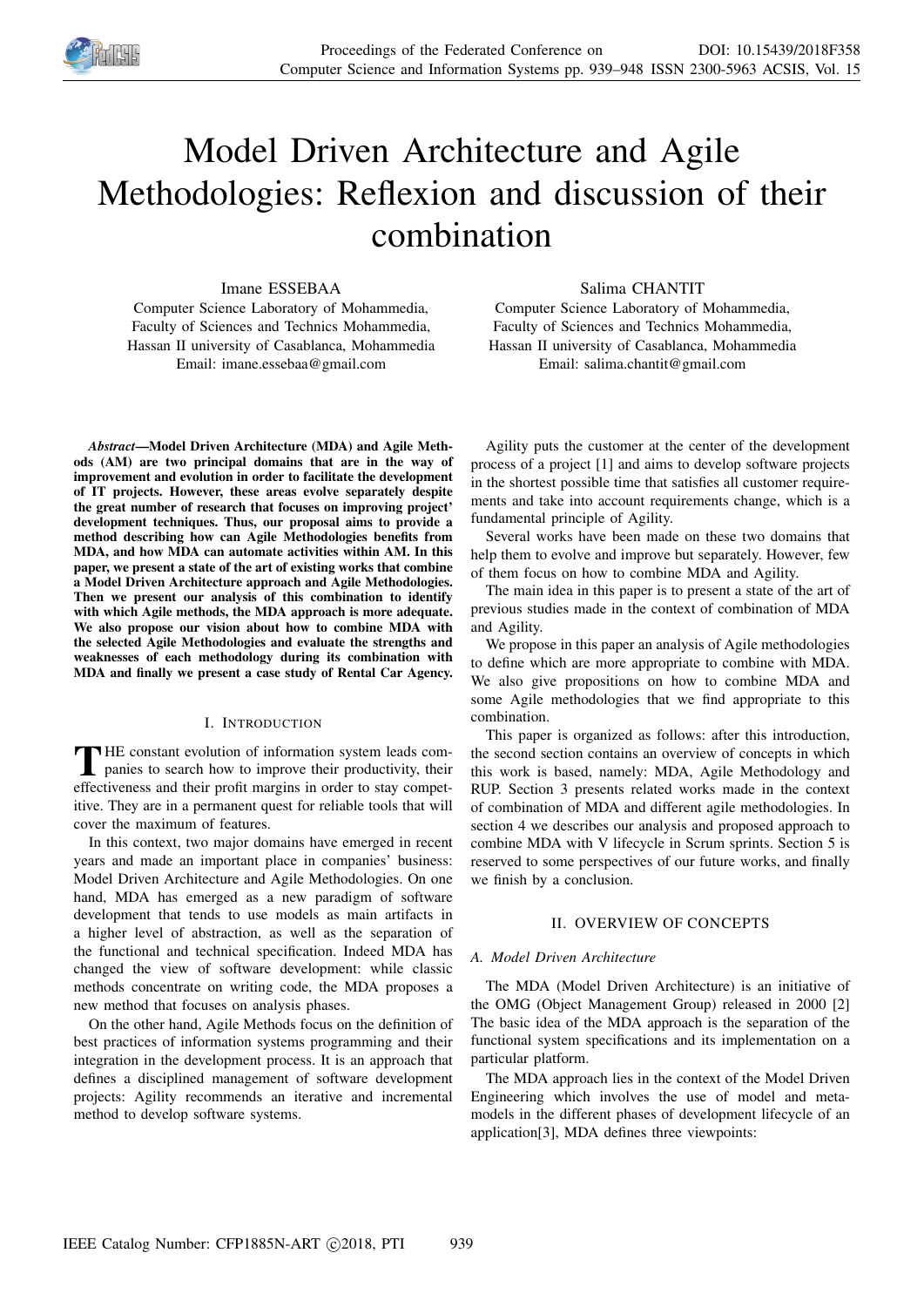- CIM (Computation Independent Model): the objective of this model is to represent the application in their environment independently of any computation information.
- PIM (Platform Independent Model): the role of the PIM is to give a static and dynamic vision of the application regardless of the technical conception of it.
- PSM (Platform Specific Model): This model depends on technical platforms, it represents a template of code that facilitates code generation.

## *B. Agile Methodologies*

The ' Agile Manifesto ' published in in February 2001 [4] based on analysis of previous experiences that allow to propose good practices to developers, The agile principle introduced by the agile manifesto is related to time invested in analysis and design.[5]

Agility, a paradigm for a new vision of an organization, asserts itself as an alignment and coherence tool between internal forces and external challenges that give dynamism to an enterprise [6]. Agile methodology is a loom to project management, classically used in software development to manage IT projects development. It helps teams to respond to the changeability of building software through incremental, iterative work cadences, known as iterations.

# III. STATE OF THE ART

The basic idea behind both Model Driven Engineering and Agile Methodologies is to create systems that can respond quickly to frequent changes, they propose different approaches resolve mentioned requirements; the agility focus on a methodological aspects that concerns an individual product, while Model Driven Engineering is more concerned by an architectural aspect defined by its specific variant MDA (Model Driven Architecture) that aims to separate system features from its implementation in technical platform.

Being aware of the importance of the agility and MDA in the development of software system, many works were focused on combining these areas, in this section we present some works previously made on this context.

In their paper [7] S.Hansson and al. collects different works made in practice on the context of the Model driven Agile Development and analyse the result of each approach, this approach consider that the basic idea behind the Model Agile Development approach is to benefit from practices proposed by agile methodologies, authors of this paper summarize the empirical literature made in the MAD context in order to extarct the lacks of this domain.

P.Cáceres and al. proposes in their paper [8] a case of study of an Agile Model Driven Development integrated in MIDAS framework which combines Model Driven Architecture approach and Agile practices based on eXtreme Progrming (XP). MIDAS is a model driven methodology for Web Information Systems (WIS) agile development, the architecture of MIDAS combines both MDA and n-tiers architecture, this combination is in order to propose a model of a WIS respecting the independence of the platform according to the MDA and in

the same time take account of a middleware architecture of the Web services development platforms, while the process of the MIDAS methodology framework is based on Agile Modeling Driven Development practices that aims to write code progressively in agreement with the model. We mention that authors in this paper details the architecture of the MIDAS framework while it does not explain how the Agility is integrated in the process of MIDAS tool, moreover we note that the XP practice is dedicated specifically to the development phase during the software system development, which allows us to note that this approach does not implement all the aspect of the MDA approach.

In their paper [9] M.B.Nakicenovic presents an Agile Model Driven Development process developed in consideration of lean and agile practices, the paper aims to provide an approach that shows that MDD and agility can work together exploiting the benefits of each domain, the approach is applied on both forward and reverse engineering in order to respond to two issues; accelerating the re-engineering process of the MDD solution, how benefit from agility and lean while producing MDD solution within a short time frame. The paper describes an approach that combines MDD and agility based on lean, the implementation of the approach was made on the Market Server Capabilities (MSC) project proposed by SunGard company.

F.P.Basso and al. presents an approach that combines a Model Driven Architecture approach and Agility in the context of Rapid Application Prototyping (RAP) [10]; RAP allows the validation of software requirements before acceptance tests which in order to obtain a quick feedback from clients. This approach aims to take account of the agility principles in the context of MDA based on RAP methodology to generate front end and models based on MVC pattern, the implementation of this approach was applied on the generation of the Web Information System based on scrum methodology and MDE practices. The authors aims to ensure several benefits within this approach; better organization of source code, simplicity of changing the source code, simple and rapid design of models, and they still expecting to benefits from reuse of designed models. We note that this approach can't be generalized to all types of software systems, indeed it was dedicated to develop Web Information System, we also mention that in this approach authors do not detail how to integrate the MDA and scrum, i.e. they do not propose where to use each level of MDA in scrum methodology.

V.Kulkarni and al. discuss and argue in their paper [11] why agile methodology can't be used with Model Driven Engineering, then they propose a modification to make on agile methodologies in order to combine them with MDE. Indeed this paper describes a new Software Development process that combines Scrum and MDE, in this approach authors proposed the use of Meta-Sprints that run in parallel to Sprints in order to validate models, they suggest two to three months as timescales for meta-sprints where clients must provide feedback on models and prototyping , which is opposite to agility principles; indeed agility recommends that the feedback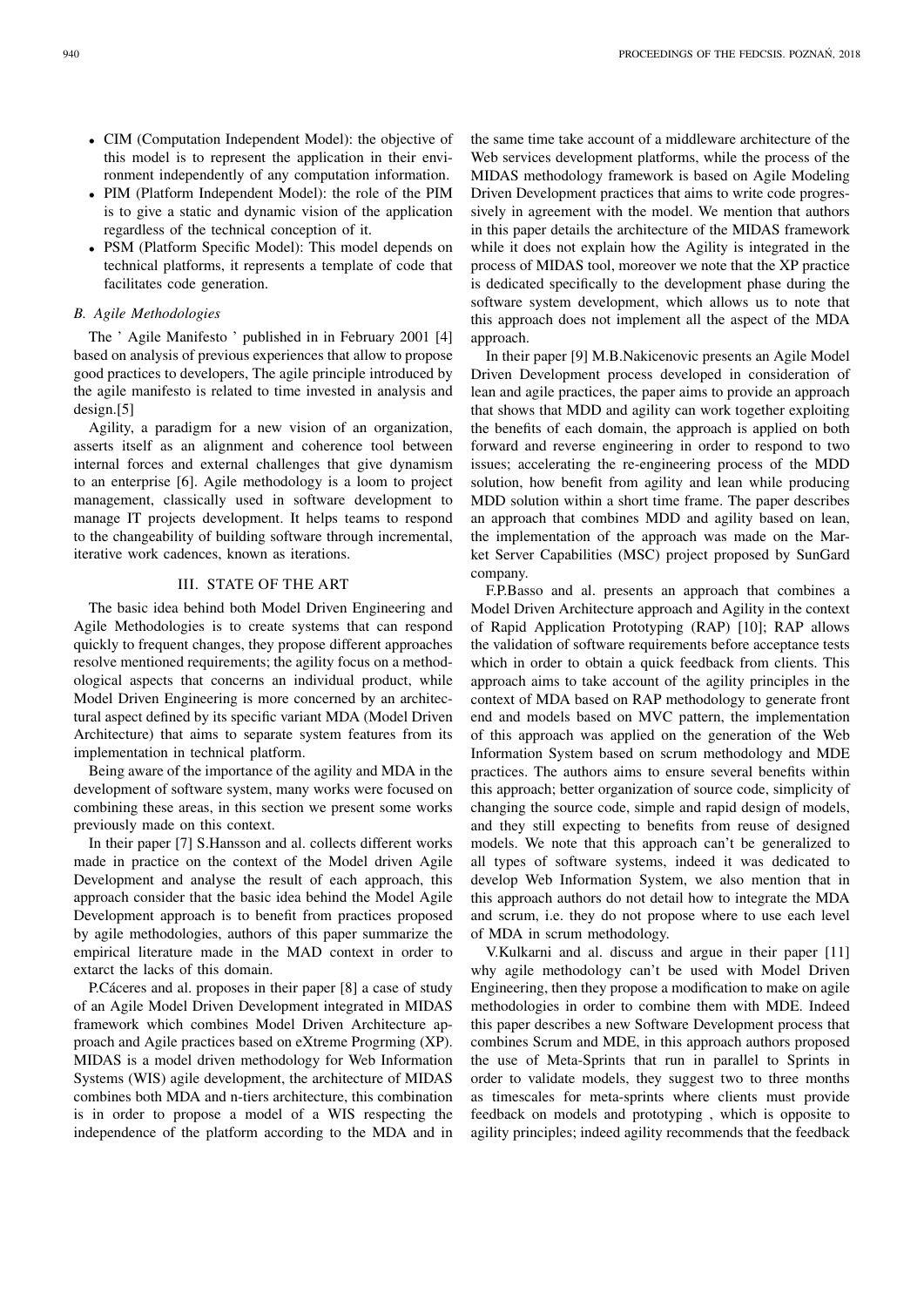of clients must be in period less than what was proposed in this approach.

H.Alfraihi in its paper [12] analyses the challenge of combining Agility and Model Driven Development, the paper describes an approach that aims to increase the adaptability of these domains by proposing a framework that facilitate Agility and MDD, this approach proposes recommendations, guidelines, and procedure to can use Agile MDD in practice. We note that even if this approach proposes some practices to implement the Agile MDD it does not take account of the architecture of the MDD, Model Driven Architecture, and how to benefit from the different abstraction levels to produce sustainable software systems.

In the paper, H.Wegener [13]presents a study made on the context of the combination of agility and Model Driven Development, then to propose issues that show how this combination affect organizations, process and architecture, this paper presents a comparison of different approaches proposed to use Agility and Model Driven Development.

In their paper [14] V.Mahe and al. presents their first reflections about the fusion of the MDA and Agility in order to have a combination with improved properties than the additions of the two approaches, they propose a canvas based on processes and agile practices in both modeling and metamodeling level.

V.Nikulsins and al. propose an implementation of the MDA into RUP as presented in figure bellow:

- CIM covers the Business Model and requirements as well as planning for the development of the PIM metamodels.
- Elaboration is the main phase impacted by the MDA project, which is covered by PIM.
- PIM also cover part of the construction.
- In the construction phase the transformation of PIM model to PSM model starts.
- PSM covers transition phase

Burden et al. [15] have conducted a systematic literature review by proposing two research questions with the goal to investigate the empirical evidence of the state of art of integration of agile and MDD approaches and what is lacking in that area. The study shows that Agile MDD is still in its early stages and there is a need for detailed experience reports.

In their paper [16], H.Alfraihi and al. presented a systematic literature review to complement the results of [15] where fifteen primary studies were reviewed. The main characteristics of Agile MDD approaches besides their benefits and problems are highlighted. Both systemic literature review studies provide broader coverage, but they are less in-depth than interview study.

Eliasson and Burden [17] have conducted an exploratory study at Volvo Car Corporation (VCC). At VCC, individual teams adopt Agile practices with MDD while the organisation at large still use plan-driven process. The aim of this exploratory study is to investigate how Agile practices can be extended to the organisation level. In specific, it aims to answer the following question: Which are the challenges and possibilities for a more Agile software development process on

a system level?. They interviewed 17 engineers to identify the challenges of the current process at VCC and how to improve it. The results of the interviews revealed two main challenges: first, the developers have to wait long before getting feedback which forced them to make premature assumptions leading to unwanted side-effects and faults; second, the use of MDD tools force developers to employ a waterfall process. The main finding of this study is that there is a need for a more Agile way of working to obtain earlier and faster feedback. They conclude that Agile MDD can be useful in automotive development. However, their study is context specific to VCC to examine its case and limited to automotive domain which is difficult to be generalised.

## IV. OUR PROPOSITIONS

To ensure the good combination of MDA and agility we have to answer four questions:

- What are the reasons that motivate integrating Agile practices and MDD processes?
- How are Agile practices and MDD integrated?
- What are the benefits of integrating Agile and MDD on development process?
- What are the challenges of integrating Agile and MDD? In their paper R.Matinnejad [18] defined that the integration

of Agile in MDD process can be developed by:

- MDD-based: introducing Agile method to a current MDD process which is called.
- Agile-based: applying MDD process to an agile method.
- Assembly-based: integrating some fragments from Agile and other from MDD to develop the process

Although, both Agile and MDD processes have been introduced for more than a decade, the basic principles on how to integrate them together are not well-known. In this regard, the use of agile and MDD do not follow a well-defined process or systematic guidelines to guide through development. As a consequence, development teams introduce practices of Agile and MDD in an ad-hoc manner or based on their personal experiences.

In following, we discuss our reflection and analysis about different software methodologies and also agile ones and the possibility of their combination with MDD depending on each methodology criteria. To this end, we choose the most popular and used methodologies:

- eXtreme Programing
- 2TUP
- RUP
- V Life Cycle
- Scrum
- *A. eXtreme Programing*

eXtreme Programming is a discipline of software development based on values of simplicity, communication, feedback, and courage. It works by bringing the whole team together in the presence of simple practices, with enough feedback to enable the team to see where they are and to tune the practices to their unique situation.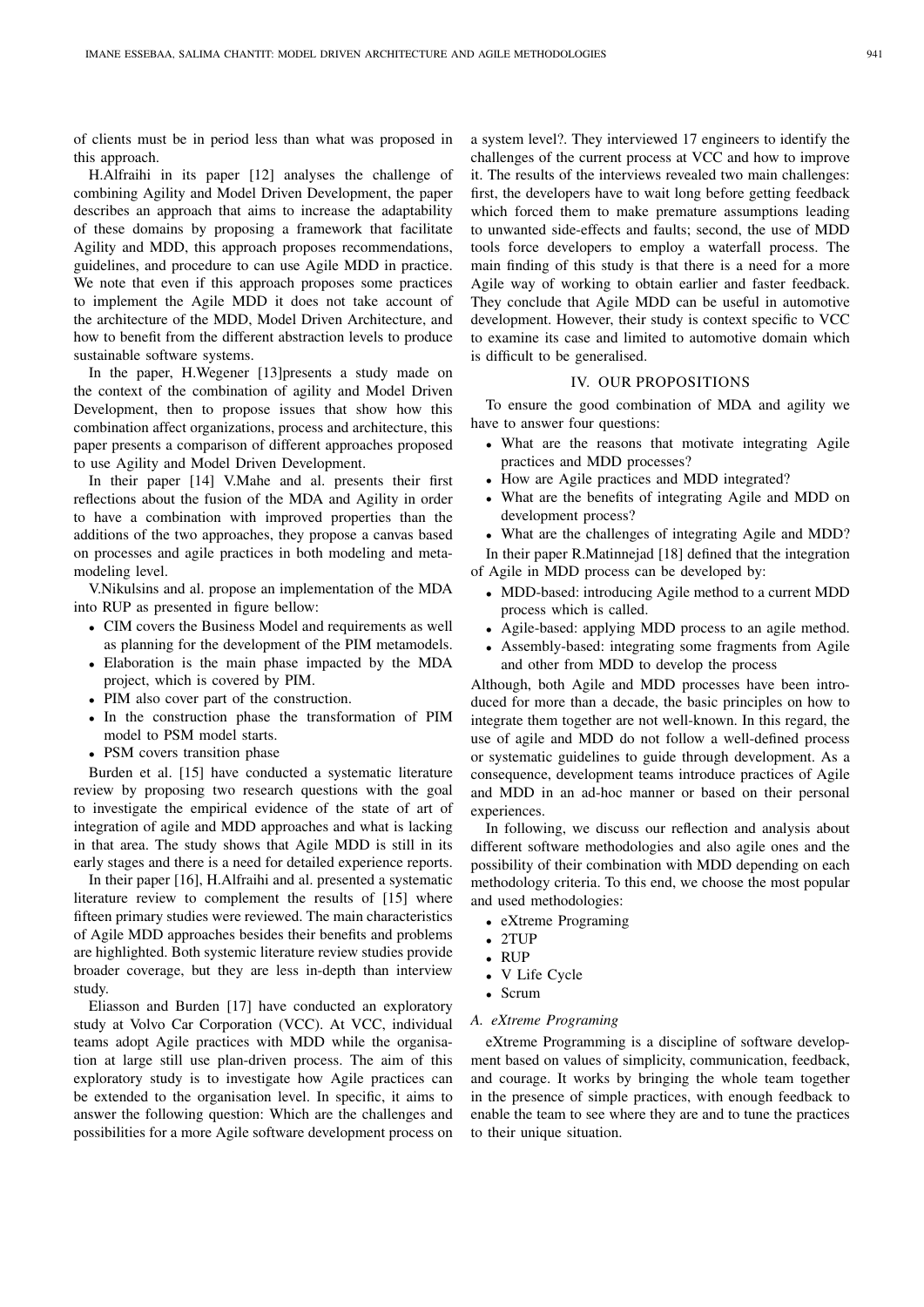The eXtreme Programming is a software development discipline that organize people to develop higher quality software system and be more productive. XP defines four activities that are performed with software development process: Coding, testing, listening and designing. [19]

Analysing the definition and principles of the eXtreme Programming we deduce that this process is more appropriate to development phase in the process of software development.

According to XP and MDA approaches principles we deduce that it is not possible to combine both of these domains taking into account the fact that XP is dedicated to manage the development phase while MDA approach is an architecture based on different level of conception using models to finally generate automatically the source code.

# *B. 2TUP: Two Track Unified Process*

2TUP is an instantiation of the UP (Unified Process) proposed by Valtech company, it takes into account constraints of rapid business changes of software system.

The fundamental principle of the 2TUP is to decompose and treat at the same time the business requirements, following two axis; functional one and technical one. At the end of the evolutions of the functional model and technical architecture, software development phase consists on combining the results of these two branches of the process as described in the figure bellow.



Fig. 1: 2TUP methodology

Analyzing 2TUP methodology we conclude that it can't be combined with MDA, indeed the MDA approach proposes to generate technical conception from functional one through model transformations which are the core of MDA approach. There are two types of model transformations; Model to Model (CIM to PIM and PIM to PSM) , and Model to Text (PIM to source code), while in 2TUP methodology the functional and technical conception work in parallel to finally combine their results in the development phase.

#### *C. RUP: Rational Unified Process*

The Rational Unified Process is a Software Engineering Process. It provides a disciplined approach to assigning tasks

and responsibilities within a development organization. Its goal is to ensure the production of high-quality software that meets the needs of its end-users, within a predictable schedule and budget. [20][21]

It is closely related to the Unified Modeling Language (UML); this model proposes to manage the IT developments using a model of activities divided in 4 categories described in table 1:

TABLE I: Description of RUP phases

| Phase        | Description                                     |
|--------------|-------------------------------------------------|
| Inception    | • Establish a business case of the system       |
|              | • Define different actors and use case          |
|              | • Analyze the problems of the domain            |
| Elaboration  | • Establish the system architecture             |
|              | • Define the project plan                       |
| Construction | • Develop, test and integrate the components of |
|              | the project                                     |
| Transition   | • Forward the project to users                  |
|              |                                                 |

The general architecture of the Rational Unified Process is characterized by two dimensions:

- The horizontal axis represents time and shows the progress of the lifecycle of the process; this first dimension reflects the dynamic aspects of the process that is expressed in terms of cycles, phases, iterations and milestones.
- The vertical axis represents major patterns of activities which include activities according to their nature; this second dimension reports the static aspect of the process that is expressed in terms of components, processes, activities, artifacts and workers.

Analyzing the RUP method and its structural phases, we conclude that it is possible to combine it with MDA approach, in the following part of this section we propose our view of implementation of MDA into RUP that consists on:

- CIM level covers the inception phase, this level is modeled by Use Case diagram to represent a static and functional aspect, and Activity diagram to represent a dynamic aspect.
- The elaboration phase is covered by the PIM level obtained from a vertical transformation of CIM model, this level is presented by Class Diagram representing a static view while a dynamic one is represented by a Sequence Diagram.
- PSM level covers a construction phase after enriching a PIM models and transform them using vertical transformation into Design Class Diagram and Interaction Diagram.
- Transition phase is covered by a code obtained with Model to Text transformation.

We summarize our approach in the following table: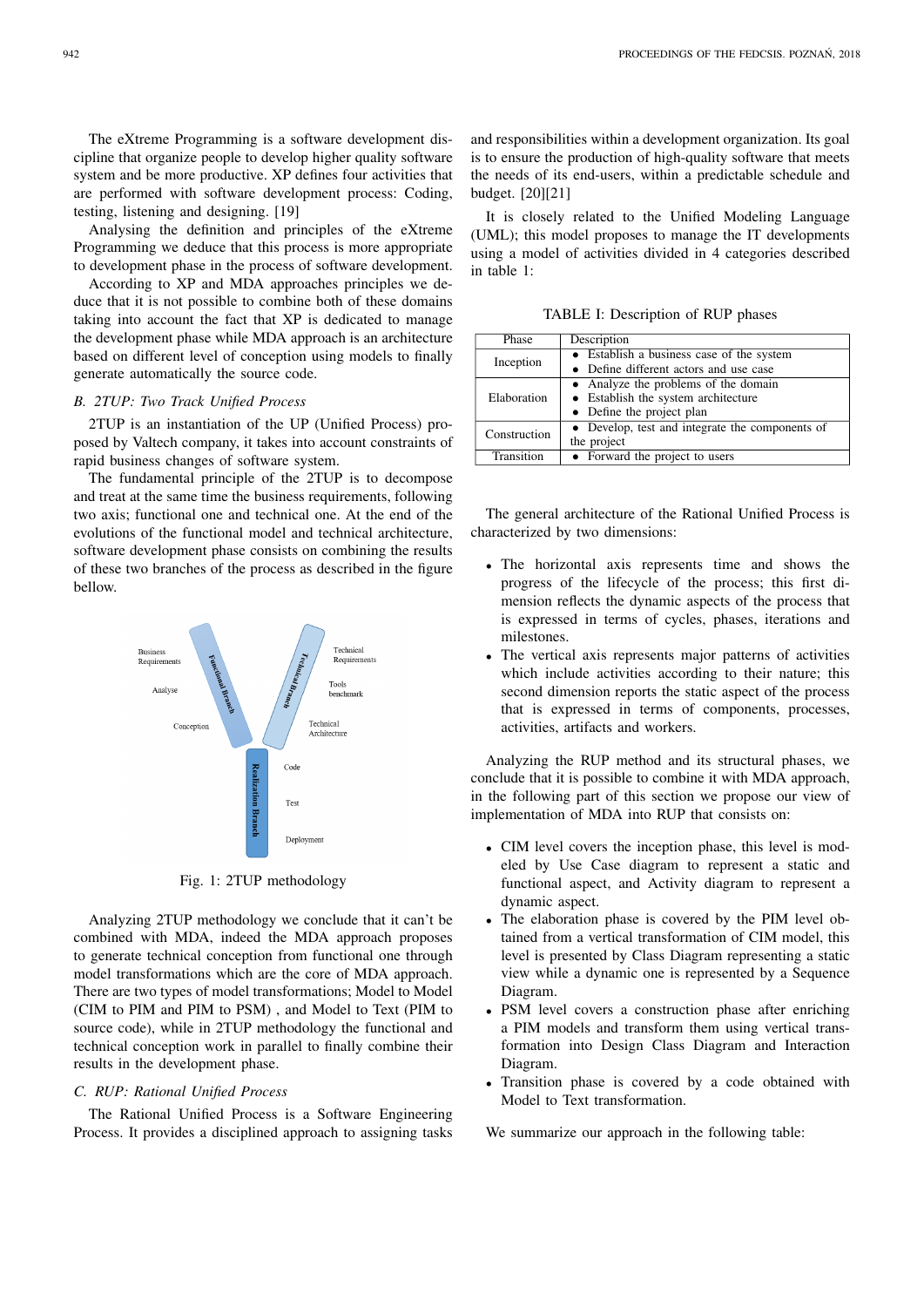|  | TABLE II: Description of RUP phases |  |  |
|--|-------------------------------------|--|--|
|--|-------------------------------------|--|--|

| <b>RUP/MDA</b> | Inception                            | Elaboration                                                                | Construction                                                    | Transition  |
|----------------|--------------------------------------|----------------------------------------------------------------------------|-----------------------------------------------------------------|-------------|
| <b>CIM</b>     | • Use Case diagram<br>$\bullet$ SBVR |                                                                            |                                                                 |             |
| <b>PIM</b>     |                                      | "Business" Class<br>$\bullet$<br>Diagram<br>• "System" Sequence<br>Diagram |                                                                 |             |
| <b>PSM</b>     |                                      |                                                                            | • "Design" Class<br>Diagram<br>• "Detailed" Sequence<br>Diagram |             |
| Code           |                                      |                                                                            |                                                                 | Source Code |

## *D. Scrum*

The Scrum method is an agile method, founded in 2002, It relies on the Division of project into iterations still named "sprints". A sprint can have a duration which varies generally between two weeks and a month.

The estimation of task in time and complexity is made before each sprint using several methods, in order to plan the deliveries and also estimate the cost of each task for the customer.

Features called user stories are the subject of the sprint that constitute a "sprint backlog" that can be a deliverable product at the end of the sprint.

There is difference between the sprint backlog "product backlog", corresponding to all of the features expected for the product on all of the sprints.

The Scrum method is also characterized by a "melee" daily, called "morning" or "stand up", in which employees (project managers, developers and functional managers) in turn indicate tasks that they have performed the day before, the difficulties and finally this whereupon they will continue their work the next day. This allows to evaluate the progress of the project, resources where they are most needed, but also to provide assistance to workers facing difficulties when these have already been encountered previously by other members of the team.

To combine MDA and Scrum we can use in each sprint of the project the MDA principles, i.e. in each sprint we apply our approach of generating source code from business requirements, in scrum we have a sprint backlog that describes system' features, the combination can be described as follow:

- As first step we model the requirements in sprint backlog by the UseCase Diagram and OMG standard SBVR to represent the CIM level.
- After modeling the CIM level, these models are transformed automatically to PIM level which is modeled by "Business" Class Diagram and "System" Sequence Diagram.
- Models in PIM level are also transformed into "Design" Class Diagram and "Detailed" Sequence Diagram in the PSM level
- The last step is the automatic generation of Source Code from PSM level.

This combination of MDA in every sprint of Scrum methodology have many advantages:

- Reduce the duration of the sprint that influence also the total duration of the project.
- Facilitate the management of requirements' changes of the system view that models and code are generated automatically.

#### *E. Combination of MDA and V lifecycle in Scrum*

As known scrum methodology proposes best practices to develop a qualitative software system respecting Agility principles, most of time developers prefer to combine scrum with life cycles to ensure the good management of the project development; in each sprint of Scrum, V life Cycle is used to define steps of the development of system, in this part of this section we will propose a combination of MDA and Scrum+V life Cycle.

V model means Verification and Validation model. Just like the waterfall model, the V life cycle is a sequential path of execution of processes. Each phase must be completed before the next phase begins; based on the requirement document that contains specifications of the system, developer team started working on the design and after completion on design start actual implementation and testing team starts working on test planning, test case writing, test scripting. Both activities are working parallel to each other.

Before presenting the combination of MDA and V lifecycle in scrum we present our MDA approach that consists on :

- Describing system requirements in CIM level by a structured English using SBVR.
- Transforming automatically Business Vocabulary and Business Rules of SBVR into Use Case Diagram (UCD) in CIM level [22]
- Applying transformation rules to generate Business Class Diagram (BCD) and System Sequence Diagram (SSD) from SBVR and UCD of CIM level to represent the PIM level [23].
- Generating PSM level of MVC architecture represented by Detailed Class Diagram (DCD) and Detailed Sequence Diagram (DSD) from PIM level using automatic transformation rules.
- Generating application source code from PSM level.

We mention that the automation of the two last steps of the approach will be implemented as an eclipse plugin which is the continuity of the previous one.

Choosing previous diagrams to model MDA levels is depending on different aspects that each level should cover according to OMG specifications:

- For CIM level, we define three aspects; Static and Dynamic that are covered by SBVR, while the Functional aspect is covered by UCD.
- For PIM level, we define two aspects; Structural aspect covered by BCD and Dy-namic one covered by SSD.
- For PSM level, we define in our approach 4 aspects; Static aspect covered by Model classes of DCD, Structural one covered by Class Diagram, Dynamic aspect covered by Controller classes and Behavioural one represented by DSD.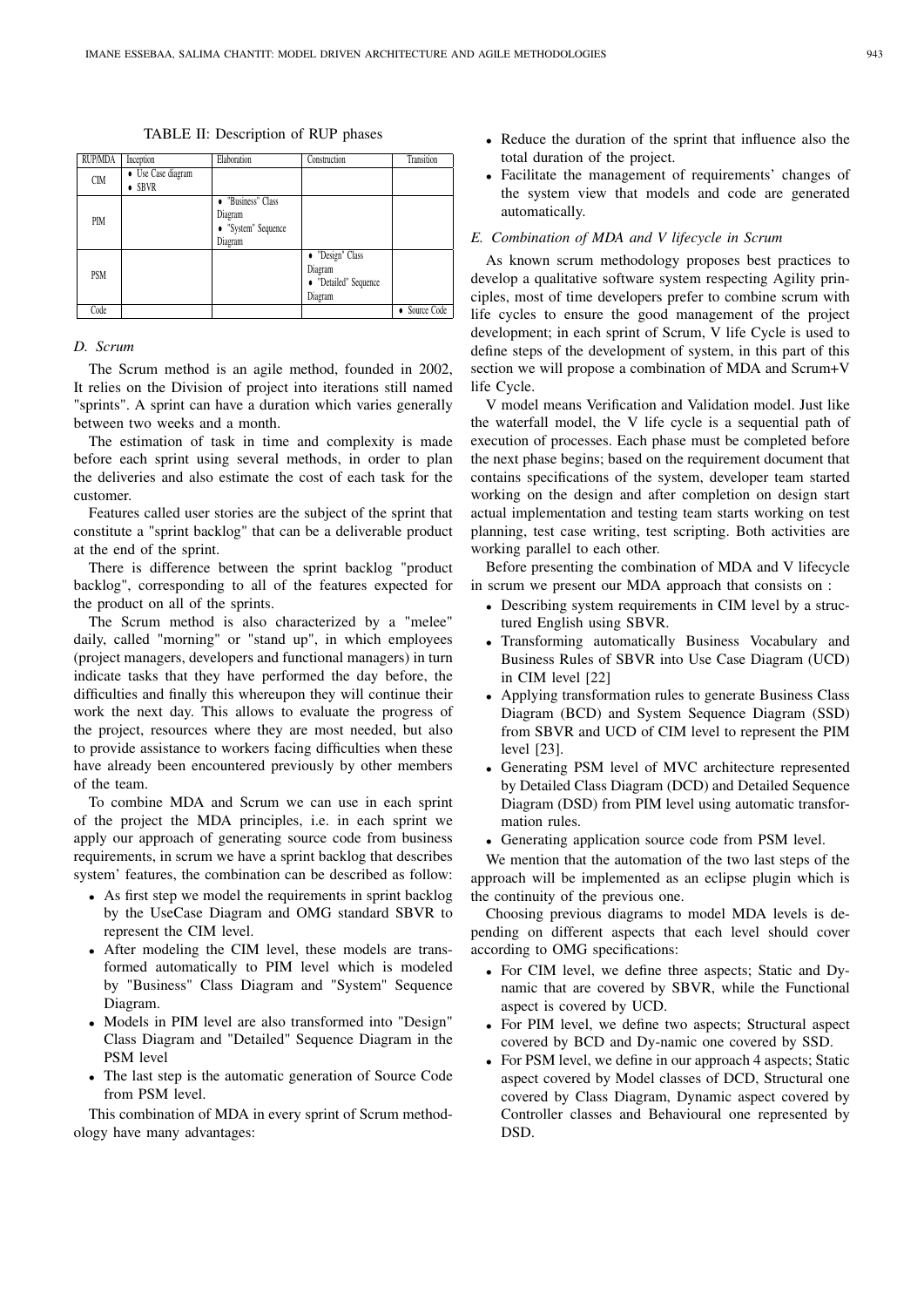In this approach, we automate the two types of transformations Model-to-Model (M2M) and Model-to-Text (M2T). For M2M, we use QVT language while for M2T we use Acceleo transformation language. Transformation rules between the different levels of MDA are implemented as an Eclipse plugin to ensure automation and traceability of transformation rules. The figure below describes an overview of our approach:



Fig. 2: Overview of our MDA transformation approach

Combining MDA and V life cycle in Scrum can be described as follows:

- Covering Requirements and functional specifications steps in V life cycle by CIM level of MDA which is represented in our approach by SBVR. The UCD and Business Rules generated at the CIM level are then used generate "Validation tests" to validate if the developed system responds to described requirements.
- Generating the High-level design represented in our approach by the PIM level which is generated automatically from CIM level (To generate PIM level from CIM one, we use our approach defined in our previous works (Essebaa and al, 2017). This step is represented by BCD and SSD for each use case element. We then generate "Integration tests" from these diagrams (BCD and SSD) to test the correct functioning between different elements of the system.
- Generating the low-level design represented by PSM level which is modelled by CD and DSD (The approach we propose to automate transformations between PIM and PSM levels will be discussed in our future works). We generate "Unit tests" from this level to test the generated code.

The figure 4 below describes the presented approach:



Fig. 3: Combination of MDA and V life cycle

To generate tests from Models in our approach, we defined three main rules that are detailed in our previous work [24]; Rule 1: Generate Validation tests from CIM level: Validation tests are generated from SBVR and Use Case Diagram. Rule 2: Generate Integration tests from PIM level: Integration tests are generated from PIM level which is represented using Class Diagram and System Sequence Diagram. Rule 3: Generate Unit tests from PSM level: Unit tests in our approach are generated from PSM level using Detailed Sequence Diagram and Detailed Class Diagram. The table 3 below summarize these rules:

TABLE III: Test generation rules

| Rule        | Model                             | Target                     |
|-------------|-----------------------------------|----------------------------|
| SBVR&UCD2VT | Use Case Element                  | Requirement to<br>validate |
|             | Fact Type                         | Sub feature to test        |
|             | Business rules of<br>a fact type  | Validation tests           |
| BCD&SSD2IT  | Actor and<br>DataObject lifecycle | Classes to test            |
|             | Relationship<br>between classes   | Integration tests          |
| DCD&DSD2UT  | Messages                          | Operation to test          |
|             | Operation in classes              | Unit tests                 |

In the previous part we present how we automate transformations in MDA and combine with V lifecycle to generate different type of tests, in this part we will present our approach of managing system' requirement using MDA inside a V lifecycle in scrum method. Our proposal is divided into 5 main steps:

- Step 1: Defining system requirement by Backlog Product.
- Step 2: Planning features in a RoadMap.
- Sprint to Begin:
	- Step 3: Apply our approach that combine V lifecycle, MDA and MBT presented in parts 3.1 and 3.2 of section 3.
	- Step 4: Adding code missing parts manually preceding them with "@added" annotation.
- Step 5: Validation and planning of following sprints. In this step we define two cases:
	- If there is no system evolution:
		- ∗ Restart from step 3 for the next sprint
	- If there is an evolution:
		- ∗ Restart from step 1 and keep the old code except the parts preceded by "@added" annotation of features that still exist in the system (added code of deleted features is deleted automatically after the new execution)

In the figure 5 below we describe an overview of the presented approach in this paper: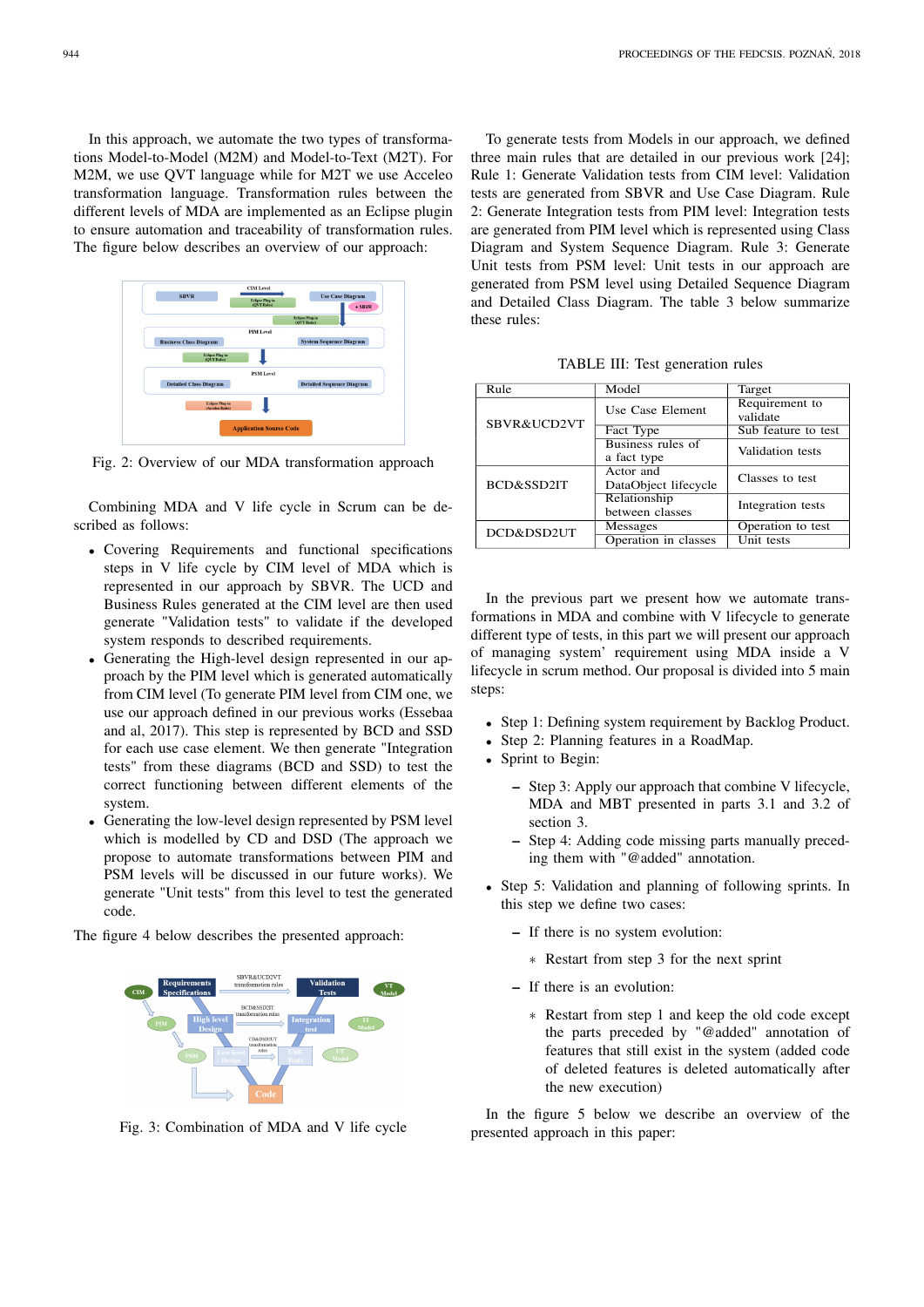

Fig. 4: Overview of a combination of MDA, MBT, V lifecycle in scrum

## V. IMPLEMENTATION OF OUR APPROACH

To automate defined transformation rules in our approach, we need tools that allow to create input elements (UML Diagrams), and tools that support the generation of output elements (UML diagrams for PSM level and Source code). After analysing and testing existing tools, we decided to use Eclipse platform with different needed plugins to implement our approach, for example we choose Papyrus Modelling plugin because it supports all UML diagrams elements. According to this we choose to implement our solution as an eclipse plugin that will be a continuity of the previous developed plugin presented in [23] that automate transformations from CIM to PIM. Implementing our approach as an eclipse plugin is in order to facilitate the use of our transformation approach by designers and developers, and also to benefit from existing plugin in Eclipse.

To implement our transformations, we have to use a transformation language; there exist many models of transformations language for both types of transformations M2M and M2T, in our case we chose to use QVT language for M2M transformations and Acceleo language for M2T transformations.

These transformation rules are automated in our Eclipse plugin that take in an input a CIM level and generate PIM, PSM and source code.

The figure 6 shows "Transforms" menu that contains different items that allow the automation of rules:

| <b>New</b>             | b                      |                                |
|------------------------|------------------------|--------------------------------|
| Open                   |                        |                                |
| Delete                 | Delete                 |                                |
| Move                   |                        |                                |
| Copy                   | $C$ <sub>tr</sub> $+C$ |                                |
| Rename                 |                        |                                |
| Refresh                | F <sub>5</sub>         |                                |
| Remove from Context    | Shift+Ctrl+Alt+Down    |                                |
| Import                 |                        |                                |
| Export                 |                        |                                |
| Refresh                | F <sub>5</sub>         |                                |
| Validate               |                        |                                |
| Team                   | ь                      |                                |
| Compare With           |                        |                                |
| <b>Replace With</b>    | ۰                      |                                |
| <b>Transformations</b> | ¥.                     | Generate class diagram         |
| Import into Repository |                        | <b>BCD_SSD to MVC_CD</b>       |
| CSS Theme              | Þ                      | BCD_SSD to MVC_SD              |
| Export All Diagrams    |                        | <b>SBVR</b> to UseCase diagram |
| Properties             | Alt+Enter              | generate Java Code             |

Fig. 5: Transforms menu of our plugin

## VI. CASE STUDY

To well illustrate our approach and transformation rules defined, we present in this section their application on a Rental Car Agency system. The case study must provide the following features:

- Visualization of available cars.
- Customers subscription.
- Cars booking.
- Visualization of reservations.
- Management of reservations (accept/decline) by a manager.
- Management of cars.
- Management of customers' accounts.
- Management of Managers' accounts.

The application has three users' profiles that have different privileges:

- Customer: A person who can view the cars available in the agency, rates and promotions and may subscribe. A client must register and authenticate in the system to search for available cars and book a car by indicating the reservation date and time.
- Manager: A Manager must also authenticate to view all cars, add, edit or remove cars. He can also view the bookings made by customers waiting for validation to decide to accept or refuse them.
- Administrator: Once authenticated into the system, the administrator has the privilege of modifying and deleting a customer account, as well as the management of managers account (add, change or delete)

We can also define some management rules as below:

- A customer can rent at least 1 car.
- A car can be rented by at least 1 customer.
- A manager can manage at least 1 car.
- A car is managed by at least 1 manager.
- An administrator can manage at least 1 customer account.
- An administrator can manage at least 1 manager account.

In the following part we present an application of our approach' steps on Rental Car Agency System example:

*1) Defining a Backlog product by system requirements:* After analyzing system requirements, the first step in our approach is to define the backlog product of the project then plan the RoadMap that describes different sprints of first project' requirement before any evolution, in this example we plan three sprints to develop the system, we define 3 sprints where each one takes 2 weeks. The figure 7 below describes the roadmap of Rental Car Agency system:



Fig. 6: Scrum RoadMap of Rental Car Agency System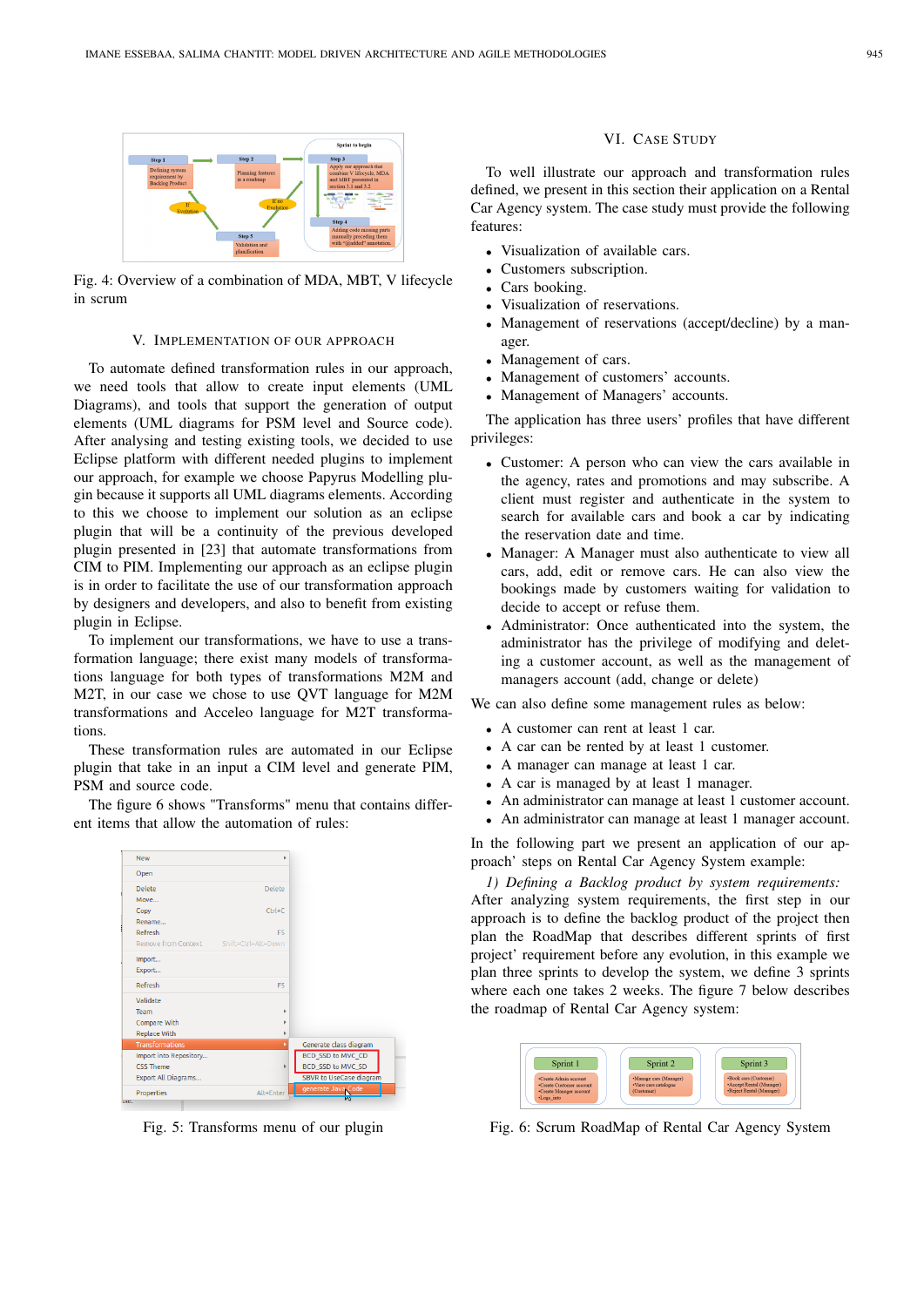*2) Modelling user stories of the first sprint by SBVR and UCD to cover CIM level of MDA:* The next step after dispatching features on sprints is to describe CIM level of first sprint by Business Vocabulary and Business Rules using SBVR standard as described in following figure 8.

| account<br>login                                                   |
|--------------------------------------------------------------------|
| General concept: text<br>password                                  |
| General_concept: text                                              |
| account has login<br>Synonymous form: login is property of account |
| account has password                                               |
| Synonymous form: password is proprty of account                    |
| customer owns account                                              |
| Synonymous form: account is owned by customer                      |
| customer manages account                                           |
| Synonymous form: account is managed by customer                    |
| admin owns account                                                 |
| Synonymous form: account is owned by admin                         |
| admin manages account                                              |
| Synonymous form: account is managed by admin                       |
| manager owns account                                               |
| Synonymous form: account is owned by manager                       |
| It is possible that customer owns at most 1 account.               |
| It is possible that admin owns at most 1 account.                  |
| It is permitted that admin manages account.                        |
| It is possible that manager owns at most 1 account.                |
|                                                                    |

Fig. 7: Examples of SBVR of the first sprint of Rental Car agency

In the same level of MDA, we apply horizontal transformation rules, implemented as an eclipse plugin, to automatically generate UCD from SBVR. The figure 9 below represents the generated UCD of the first sprint for Rental Car Agency system.



Fig. 8: UML Use Case Diagram of the first sprint of Rental Car Agency System

*3) Generating Validation tests from CIM:* As in our approach we use V lifecycle process combined with MDA, after defining CIM level, we can generate Validation tests from this level as described for "Logs-into" feature in table 4 below:

TABLE IV: Validation tests generation from PSM level

| Source.          |                                     |                                                                                                          | Target                                                              |                             |                                                                                               |
|------------------|-------------------------------------|----------------------------------------------------------------------------------------------------------|---------------------------------------------------------------------|-----------------------------|-----------------------------------------------------------------------------------------------|
| Use Case element | Fact Type                           | Business rule                                                                                            | Requirement                                                         | sub feature                 | validation test                                                                               |
| Logs into        | System requests<br>user credential  | It is obligatory<br>that the system<br>requests<br>user credential<br>if customer logs into<br>system    | The system must<br>allow the customer<br>to logs into the<br>system | Requests<br>user credential | The system must<br>request user credential<br>if a customer<br>try to logs into the<br>system |
|                  | customer sends<br>user credentials  | It is necessary<br>that customer sends<br>user credentials<br>if system requests<br>user credential      |                                                                     | sends<br>use credentials    | The system must<br>allow customer<br>to send user credential                                  |
|                  | System verifies<br>user credentials | It is obligatory that<br>the system verifies<br>user credentials if<br>customer sends<br>user credential |                                                                     | verifies<br>user credential | The system must<br>be able to check<br>user credential                                        |
|                  | System accepts<br>user credentials  | It is possible that<br>system accepts<br>user credential                                                 |                                                                     | accepts<br>user credential  | The system must<br>be able to accept<br>user credential                                       |

*4) Applying transformation rules on CIM to generate BCD and SSD of PIM level:* Generating PIM level is the first vertical Model-to-Model transformation that aims to automatically generate BCD and SSD from CIM level for Sprint 1 using our Eclipse plugin that implements transformation rules, the figure 10 below represents a BCD of PIM level of Rental Car Agency system:



Fig. 9: Generated BCD of PIM level of the first sprint of Rental Car Agency System

The dynamic aspect of PIM level in our approach is represented also by different System Sequence Diagrams, the figure 11 describes System sequence diagram of "logs\_into" feature in rental car agency.



Fig. 10: Generated SSD of PIM level of the first sprint of Rental Car Agency System

*5) Generating Integration tests from PIM:* According to V lifecycle used in our approach, Integration Tests are automatically generated from PIM level that covers high level design of V lifecycle, the table 5 below describes Integration test for "logs\_into" feature in sprint 1: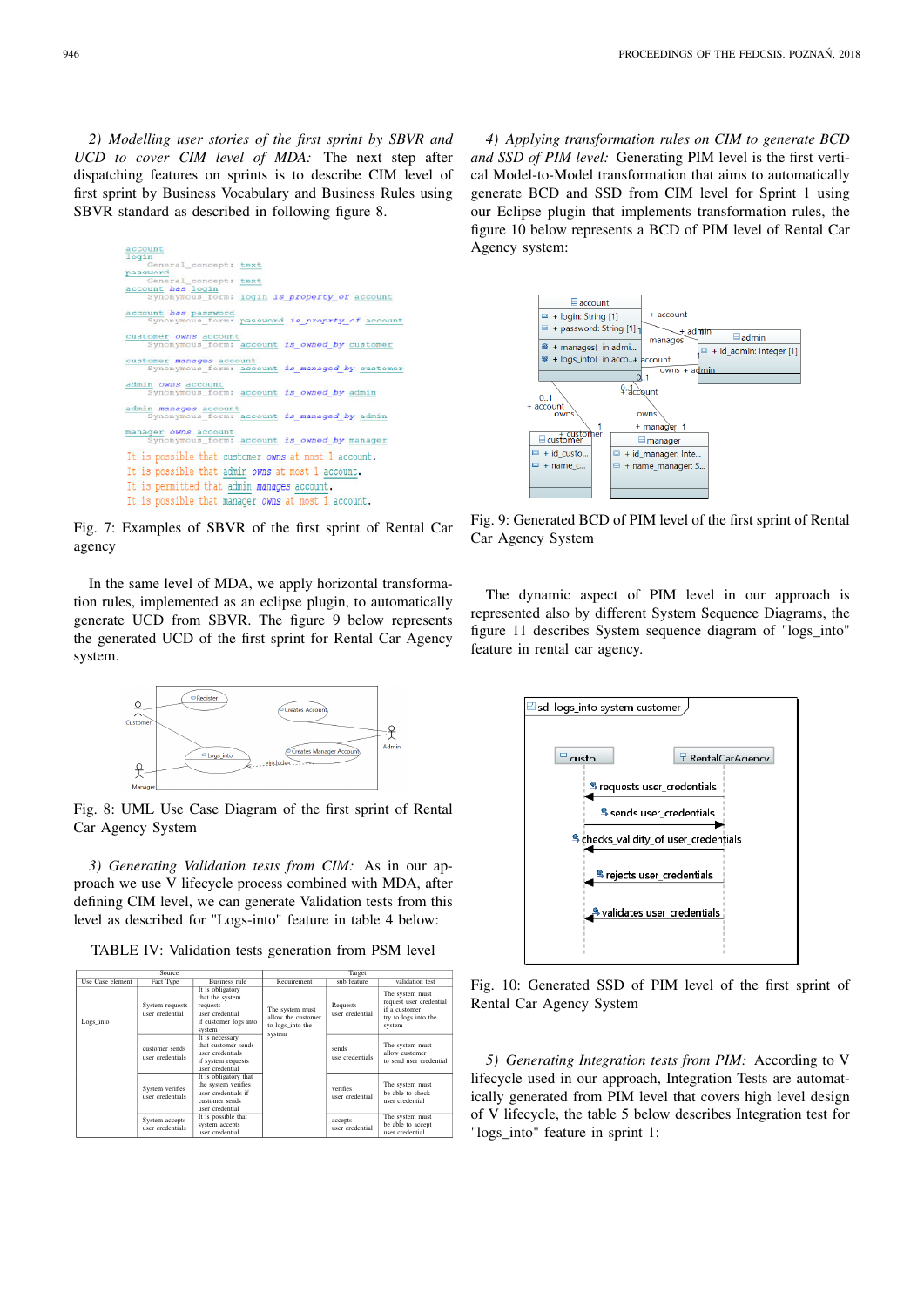TABLE V: Integration test generation form PIM level

| Source       |                          | Target   |                         |  |
|--------------|--------------------------|----------|-------------------------|--|
| Requirements | SD Connection            |          | Integration tests       |  |
| $Logs$ into  | The operation requires   | Customer | Customer owns 1 account |  |
|              | connection between       | Account  | Account belongs         |  |
|              | "Customer" and "Account" |          | to 1 customer           |  |

*6) Applying transformation rules to generate DCD and DSD of PSM level from PIM:* The last level before code is PSM level, which is the result of M2M transformations applied on PIM level to automatically generate DCD and DSD, the figure 12 below defines DCD of PSM level of sprint 1:



Fig. 11: Generated DCD of PSM level of the first sprint of Rental Car Agency System

The dynamic aspect of PIM level in our approach is represented also by different System Sequence Diagrams, the figure 12 describes Detailed sequence diagram of "logs\_into" feature in rental car agency.



Fig. 12: Generated DSD of SIM level of the first sprint of Rental Car Agency System

*7) Generating Unit tests from PSM:* Unit tests in our approach are generated from low level design step of V lifecycle covered by PSM level, the table below describes example of Unit test of "logs\_into" feature in sprint 1:

TABLE VI: Unit tests generation from PSM level

| Source       |                                    | Target                    |                           |  |
|--------------|------------------------------------|---------------------------|---------------------------|--|
| Requirements | SD Messages                        | Operation to test         | Unit tests                |  |
|              | System requests<br>User credential | Request(User credential)  | Test "requests" operation |  |
| Logs into    | Customer sends User credential     | Sends(User credential)    | Test "sends" operation    |  |
|              | System verifies User credential    | Verifies(User credential) | Test "verifies" operation |  |
|              | System accepts User credential     | Accepts(User credential)  | Test "accepts" operation  |  |

*8) Generating application source code:* The last transformation in our approach is automatic code generation which is the result of M2T transformations that takes as an input a DCD and DSD of PSM to generate as an output source code for MVC web application.

*9) Adding missing parts of code manually:* The last step in each sprint is to add manually the missing parts of code to complete the system' feature, this code must be preceded by "@adding" annotation.

## *Evolution of Rental Car Agency system' requirements*

In this section we will make some evolutions to the system (addition, deletion and modification of features) in order to visualize the process of models' transformation and test generation in V lifecycle combined in scrum, the evolution will be as follow:

- *Modifications*: "View car catalogue" feature will be available for all users not only customers, this modification engender a new actor "User" that it will be a generalization of "Customer" actor, this modification requires changing the actor of "register" method too.
- *Addition*: In the new system, "Customer" will be able to validate its rental by "payment", The addition of a feature may engender some modifications to old ones, for example the verification of car availability will be made automatically by a system.
- *Deletion*: The addition of "payment" feature requires to delete "Manage rental" feature of "Manager" that allowed him to accept or reject the rental, in the new system the customer can validate its rental from the system, before proceeding to payment option the system must be able to check if the chosen car is available for date specified by the customer.

After studying system requirements' evolution, we have to make another feature dispatching on next sprints as presented in figure 14:



Fig. 13: Scrum RoadMap of Rental Car Agency system after requirements' changes

The next step is to develop the second sprint following same steps previously presented in an example for the first sprint even test cases that will be automatically generated.